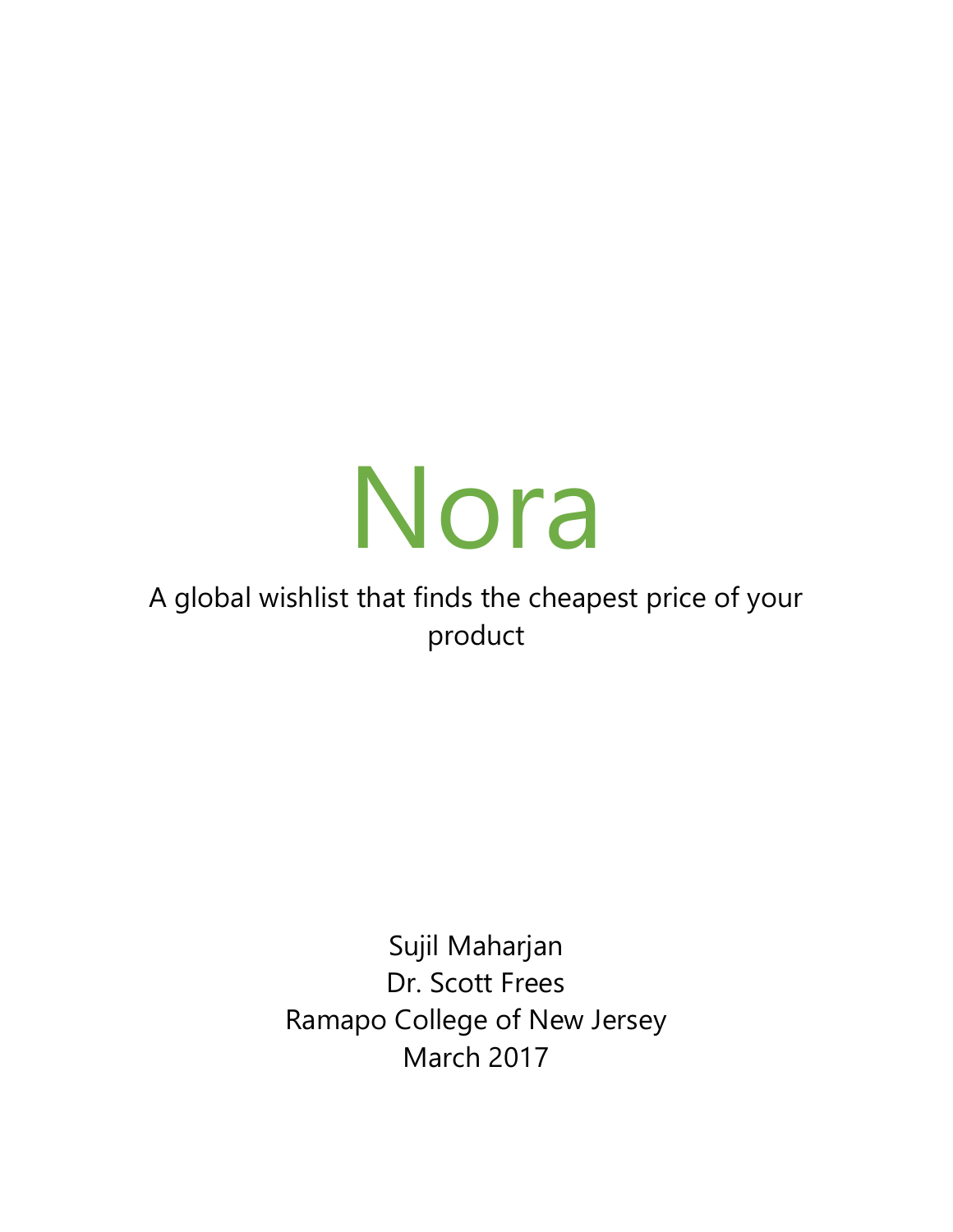# Abstract

In today's world, there are millions of products on the internet. Big online merchandises have created a new floor for marketing and exponentially increased the sales leading to lower prices of the products we see online. There are thousands of merchants selling the same product creating a sense of competition. This competition has led to multiple prices of the same product. This project solves the problem of finding the cheapest price of a particular product on the internet among various online retailers. Nora is a global wish list android application which does not bound our product preferences to a single domain like Amazon or Walmart. It is a wish list of all the products that you would like to buy saved directly from your phone's camera. It automates the process of searching the products from your wishlist through various sellers online and find the cheapest price from them. This method makes the process less hectic and financially beneficial to the users.

# Introduction

In today's world, there are millions of products on the internet. It has made our lives easier as we can easily search for the products and get it delivered to our home. Big online merchandises have created a new floor for marketing and exponentially increased the sales leading to lower prices of the products we see online. Since it is a free and open market on the internet, there are thousands of merchants selling the same product creating a sense of competition. This competition has led to multiple prices of the same product. There are deals and offers by various people who sell a particular product in a cheaper price for growth and publicity. For consumers, this is a good news. There is also another problem before we try to buy the product: remembering the name of the product. For example, while going to work every day, we see various things on our way but don't quite remember the name of the products. Being able to know the product and the cheapest price of that product is a great deal.

However, it is incredibly hard to find the cheapest price of the product due to these varying prices in the cobweb of the internet. Amidst the ocean of deals for the same product, each deal varies. Going through those deals is not attainable by normal consumers. It is an automated process where you go through different deals by various merchants and compare prices each time. So, this project addresses this problem of finding the cheapest price among the renowned internet market like Amazon, Jet.com, Walmart, etc. This project is an approach to try to automate the search process of the products the consumer likes and find the optimal match in relation to the prices. This project also eradicates the need to know the name of the product by simply enabling the consumers to take the picture of the product and do the rest of the work for them.

# Technology Stack

The technologies used for this application are:

#### Flask in Python

Python is an interpreted programming language that lets us build applications effectively and efficiently. I used Flask for building the entire back end of the application. Flask is a microframework that is used to build a web service using python. I used this framework because it is very effective in handling a medium scale application. Since the client of this project is only android phones, Flask serves as the best and unique framework.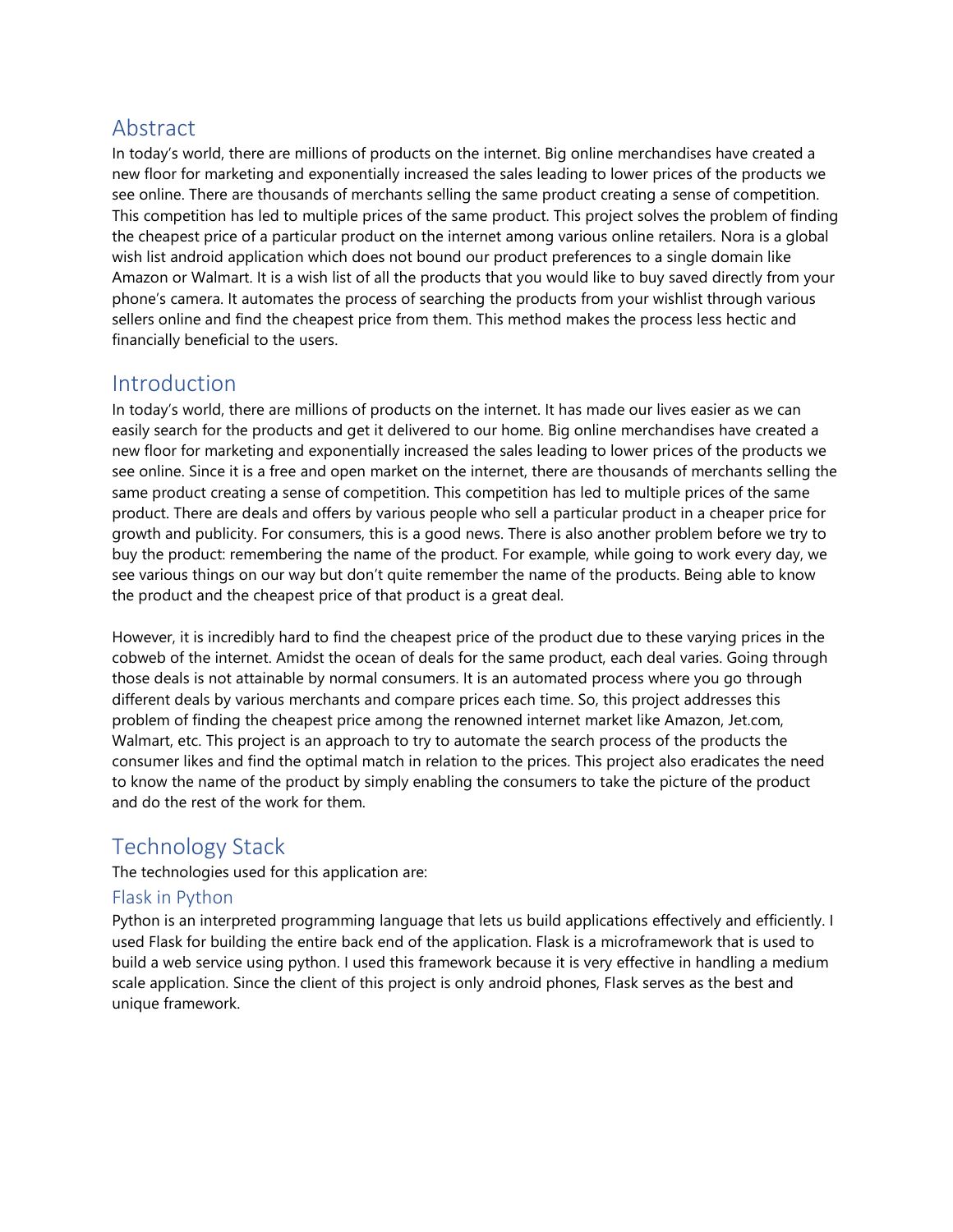#### Android Studio and Java

I used Android Studio to develop the android application for Nora. I built the entire frontend using Android Studio and Java programming language. The scope of the project is not limited to android phones but it was the most readily available device during the development process.

#### Android Volley

For the establishment of connection with the Flask server, I used android volley. Volley is a networking library developed by Google in order to make a smooth network connection without thwarting the UI experience of the user. This library enabled me to make RESTful calls to Nora Server.

#### MongoDB Database

MongoDB is a document-oriented database management system which follows the No-SQL principle. It uses JSON-like documents with schemas. I used this database management system because of the simplicity of the database for small scale storage. Even though the scalability of this application is huge, the schema for storing user information is simple and doesn't require a heavy connection between schemas.

#### Google Vision API

It is a service/library provided by Google that enables the developers to understand the content of an image by encapsulating powerful machine learning models in an easy to use REST API. I used this API in order to capture the content and categories of an image into simple text.

#### Amazon API

It is a service/library provided by Amazon for the developers to access the retail services provided by Amazon. It is one of the significant APIs from which I extracted the prices from various sellers in amazon for a particular product in order to get the user the best deal.

#### Imgur API

Imgur is an application where you can share images with each other. I used this platform to temporarily store and generate the URL for an image so that I could perform web scraping of an image. I used Imgur's API in order to generate the URL.

# Structure of the application

The application is divided into 3 major parts: server, clients, and database.

#### Server

Nora uses Flask framework to build a robust RESTful web service as a backend of the application. The server handles the user requests for processing the images they like and user's account settings. It maintains the connection with the database in order to serve the user account calls. However, for the image processing, it does not correlate with the database at all.

Image processing serves as its own entity. In order to access the image processing functionality, the client should be a verified user and send an image in base64 format. Once the image is received, the image is passed through Imgur API in order to generate the URL of the image. The URL generated is then used for web scraping in www.google.com in order to find the best match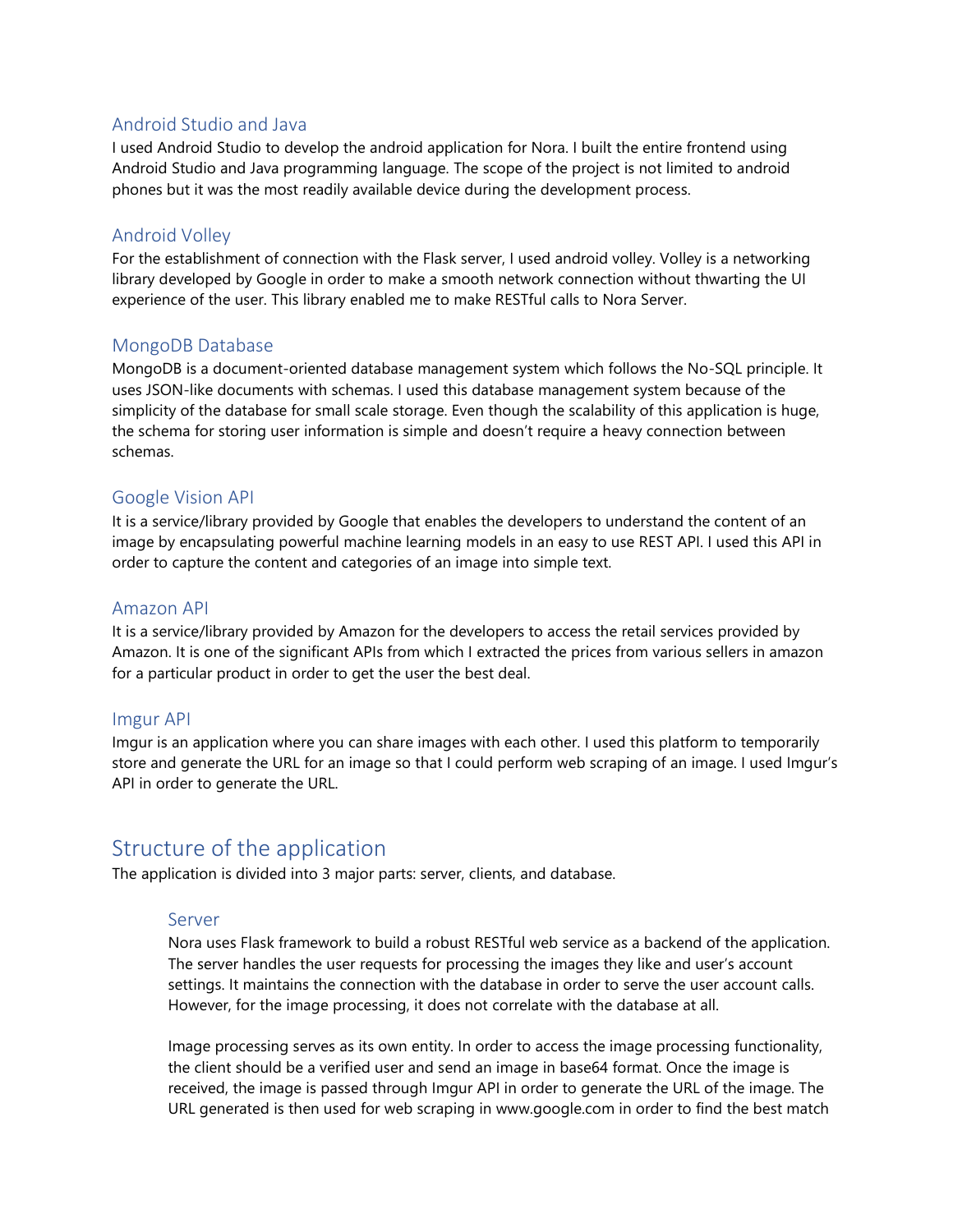of the picture. Once we find out the best match, I have utilized Google Vision API in order to generate tags that define the rudimentary features of the product seen in the picture. The generated texts are then utilized in order to search for the product on Amazon and find the cheapest price among the retailers in Amazon.

#### Client

The current client is an android application. The application is made entirely from Android Studio which is a tool built by Google for android development. The android application provides the user with frontend features. The features that are currently included are:

- a. Login/Sign up for an account
- b. Take a photo
- c. View all the pictures taken
- d. Search a product through text directly

The front end is designed for simplicity. It is built in such a way that the user is only 3 clicks away from finding out the cheapest price.

I used SharedPreferences in order to keep the session of the user login info so that the user does not have to log in every single time s/he opens the application. Once the application is open, one can take pictures. The pictures are saved both locally and in the server. It is stored on the server in order to retrieve the images in case the user deletes the application from the phone. Moreover, the photos can be accessible from different devices once multiple clients are made on the web, iphones, windows phones, etc.

The user can also search for a product by directly typing it in the search box. Then, the search terms use part of the image processing functionality to find the cheapest price of the product mentioned.

#### Database

MongoDB handled the data storage for the user. There are two in Mongo:

#### Nora User (norauser)

It stores the username, password and mongo id for the user. The mongo id is then used to refer to the user.

#### Nora Data (noradata)

It stores the details of the user and the photos that the user have taken in base64 format. Each user has an ID which is the same as MongoID of that user in norauser collection.

The structure of the database is as follows:

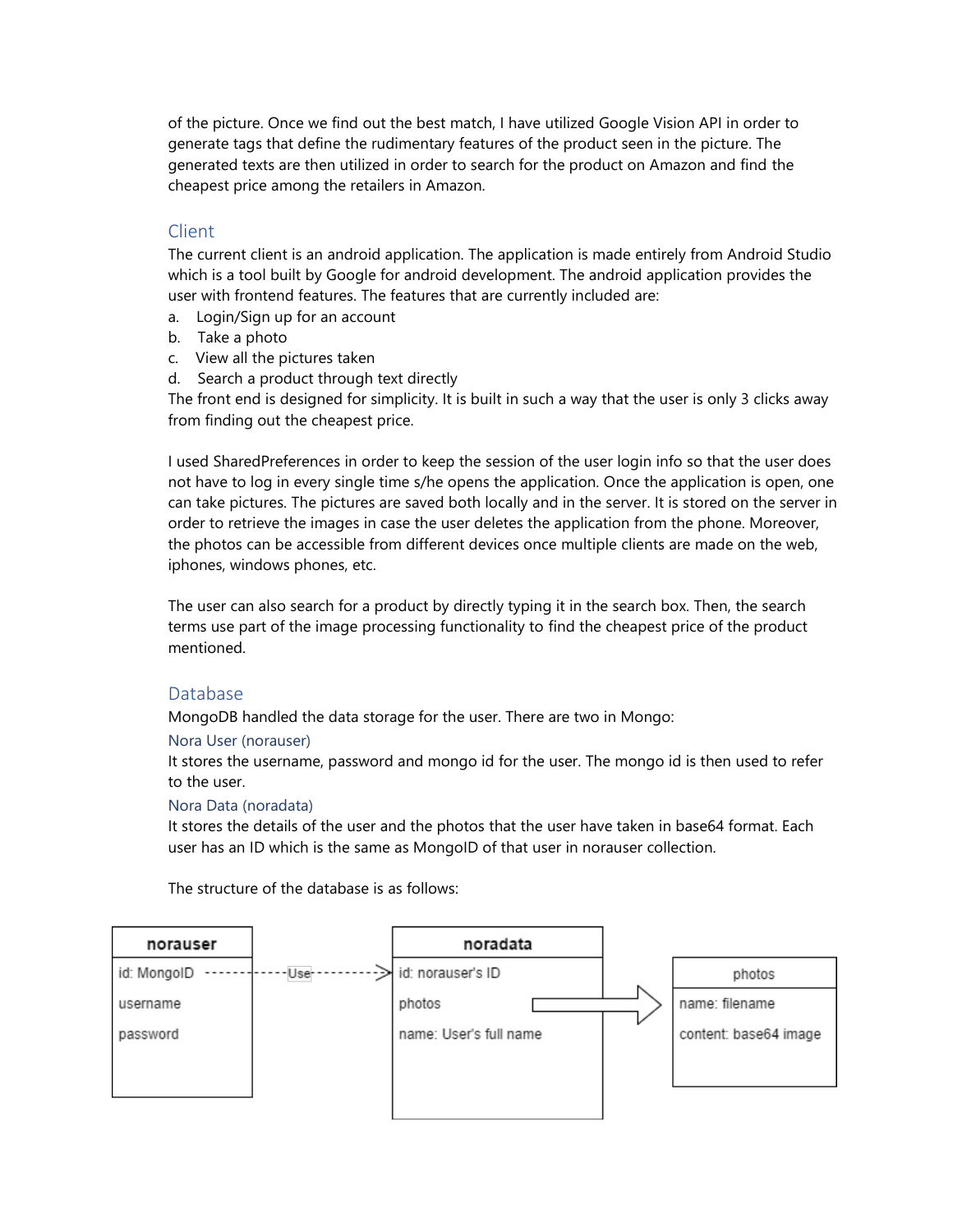# **Workflow**

 The client starts the workflow of the application. The user can easily install Nora in their android application by installing the .apk file on their phone. Once the application is installed, the user is directed to a login page. The user can either sign-up or log in from this activity.



#### If the user logs in,

A call is made to the server to verify if the username and password match the record in the database. The call is made by using Android Volley which takes in the Uri '/login' and user's username and password as a body. Then, the server will hash the password using bcrypt and then check it against the norauser collection in the database for matching entry. If the entry matches, the server returns a success code with the user id to the android client. This user id will be saved in UserPreferences of android. UserPreferences conserves the information of an application while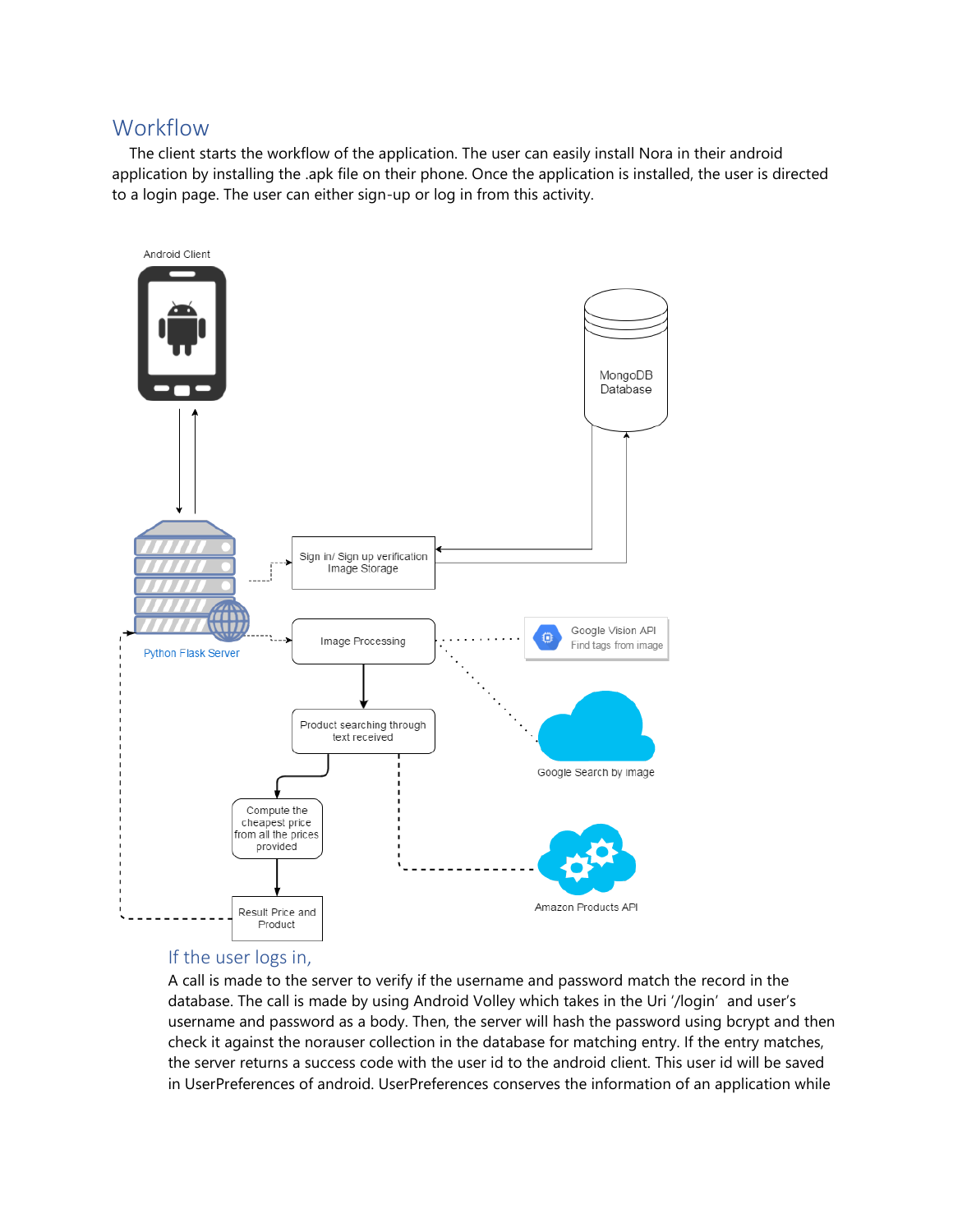restarting the application. This information is used to keep the android user logged in and the user id is sent to the server in the header in every server call for verification purposes.

#### If the user signs up,

A call is made to the server with the username, password and full name of the user. Then, the server stores the user in mongo database.

#### When the user captures an image,

The android client uses its camera controller to take the picture. Once the picture is taken, the picture is internally stored in the android application as a JPEG file. Android provides an internal storage system where files can be stored such as only the application can access those files. Once the image is internally saved, a POST call is made to the server with the image in base64 format. On the other side, the server receives the base64 image and stores it directly to the database referring the user by their id provided from the request header. Then, it returns a success status to the android client.

#### When the user views the wish list,

The images stored in the android device are displays in a list view. These images are clickable which will lead to processing the images and getting the information about the cheapest price.

#### When the user clicks on images in the wish list,

A call is made to the server with image content as a base64 format string. Once the server receives the image, the server uses Imgur API in order to temporarily generate URL for the image. Currently, the image is temporarily stored publicly, however, it can be stored privately too. Since it is temporary, I have stored it publicly. The temporary URL generated is very important for web scraping step. There are two major components that extract the information from the user: Web Scraping and Google Vision API. Since there is no search API provided by Google in order to search by image, I am searching it using the temporary URL generated. From the search results received, I am extracting the text that relates to the product. Secondly, I am also passing the image through Google Vision API which will effectively return the tags related to the image. The tags returned defines the characteristics of the product in the image in a surficial level. Google Vision uses various machine learning algorithms in order to find out the tags of the image.

The generated tags from Google Vision and text from Google search are then sent to Amazon Products API in order to find the products. Amazon API provides the information of the products found for the text sent. Amazon also provides the list of retail sellers other than Amazon and the prices they charge for the same product. The algorithm goes through all these prices and tries to find the lowest prices from the seller. There are conditions when Amazon provides very low prices that do not define the product. The algorithm also finds these out and gives the best deal.

The lowest prices generated is then returned to the android client along with the link to a description of the product on Amazon and link to the seller who sells it for the cheapest price.

#### When the user searches by text,

A call is made to the server that directly puts the search text through the algorithm that searches Amazon for the product. It uses the same algorithm used while processing the image (5). Instead